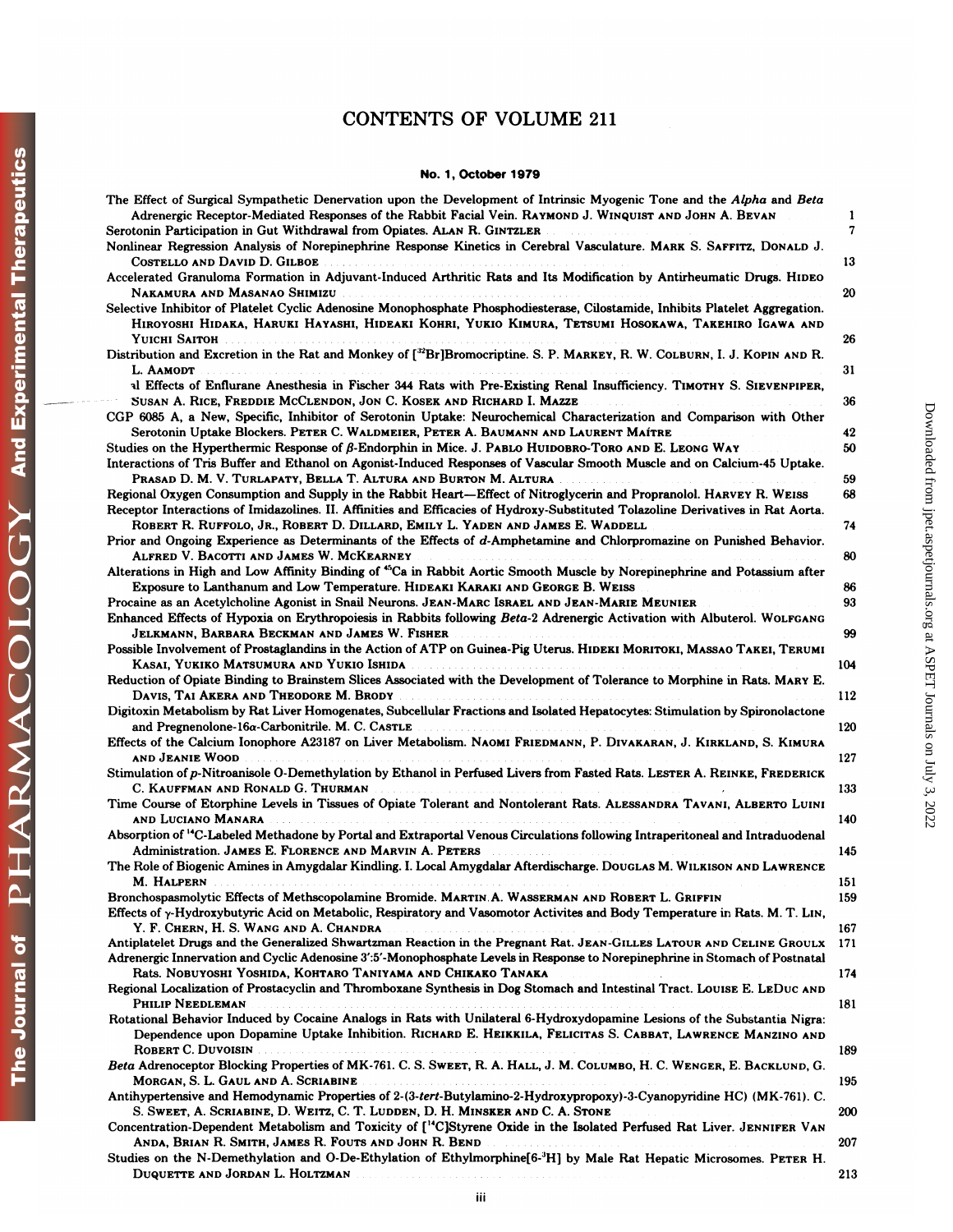# iv Contents Vol. 211

| <b>Contents</b>                                                                                                            | Vol. 211 |
|----------------------------------------------------------------------------------------------------------------------------|----------|
| Release of Endogenous Norepinephrine from a Rabbit Cerebral Artery. Sue PIPER DuckLES AND ROBERT RAPOPORT                  | 219      |
| Blood Pressure and Heart Rate Responses Evoked by p-Hydroxyamphetamine and by p-Hydroxynorephedrine. I. The Relation-      |          |
| ship between Evoked Responses and Plasma Levels of Drug. LANCE L. SIMPSON                                                  | 225      |
| Effects of the Carboxylic Ionophore Monensin on Regional Blood Flow in Normal and Ischemic Myocardium in Anesthetized      |          |
| Dogs. Glenn Kabell, Ravinder K. Saini, Pitambar Somani and Berton C. Pressman                                              | 231      |
| Relation Between Renal Tubular Secretion and Effects of Five Loop Diuretics. Bo ODLIND And The Context of the 238          |          |
| Cadmium-Induced Inhibition of Hepatic Drug Biotransformation in the Rat: Effect of Endocrine Alterations. DEBORAH H. PENCE |          |
| AND R. CRAIG SCHNELL                                                                                                       | 245      |
| Nicotinic, Muscarinic and Adrenergic Receptors in a Parasympathetic Ganglion. T. SUZUKI AND R. L. VOLLE                    | 252      |

## No. 2, November 1979

| <b>No. 2, November 1979</b>                                                                                                                                                                                                                                                                                                                                                  |            |
|------------------------------------------------------------------------------------------------------------------------------------------------------------------------------------------------------------------------------------------------------------------------------------------------------------------------------------------------------------------------------|------------|
| Adrenergic Antagonists and the Presynaptic Receptor Hypothesis in Vascular Tissue. STANLEY KALSNER AND CHI-CHUNG<br>CHAN                                                                                                                                                                                                                                                     | 257        |
| Extraneuronal Catecholamine as an Index for Sympathetic Activity: A Scanning Microfluorimetric Study on the Iris of the Rat.<br>J. SCHIPPER, F. J. H. TILDERS AND J. S. PLOEM                                                                                                                                                                                                | 265        |
| Circulating Pool and Adrenal Soluble Content of Dopamine $\beta$ -Hydroxylase (DBH), in Rats, Guinea Pigs, Dogs and Humans:<br>Their Role in Determining Acute Stress-Induced Changes in Plasma Enzyme Levels. L. X. CUBEDDU, Y. R. BARBELLA, A.<br>MARRERO, J. TRIFARO AND A. S. ISRAEL                                                                                     | 271        |
| A Further Characterization of the Differential Effects of Leucine Enkephalin. Methionine Enkephalin and Their Analogs on<br>Morphine-Induced Analgesia. JEFFRY L. VAUGHT AND A. E. TAKEMORI<br>.<br>In determination of the company of the company of the company of the company of the company of the company of                                                            | 280        |
| Imipramine Affects Autonomic Control of Sinoatrial Rate in Isolated Right Atrial Preparations. RITA MALIK, KENNETH R.<br>COURTNEY AND RICHARD A. JENSEN                                                                                                                                                                                                                      | 284        |
| Reduction of y-Aminobutyric Acid (GABA)-Mediated Transmission by a Convulsant Benzodiazepine. W. SCHLOSSER AND S.<br>FRANCO                                                                                                                                                                                                                                                  | 290        |
| Effects of L-Dopa and L-5-Hydroxytryptophan on Locomotor Activity of the Rat after Selective or Combined Destruction of<br>Central Catecholamine and Serotonin Neurons. ARTHUR J. SCHLOSBERG AND JOHN A. HARVEY                                                                                                                                                              | 296        |
| Relationships between Plasma Corticosteroids and Benzodiazepines in Stress. G. LE FUR, F. GUILLOUX, N. MITRANI, J. MIZOULE<br>and A. Uzan                                                                                                                                                                                                                                    | 305        |
| Ability of Aged Rats to Alter Beta Adrenergic Receptors of Brain in Response to Repeated Administration of Reserpine and<br>Desmethylimipramine. LOUISE H. GREENBERG AND BENJAMIN WEISS                                                                                                                                                                                      | 309        |
| Tolerance of Mice to Nitrous Oxide. Donald D. KOBLIN, DAVID E. Dong and Edmond I. Eger, II was also the                                                                                                                                                                                                                                                                      | 317        |
| Changes in Primary Afferent Depolarization after Administration of $\gamma$ -Acetylenic $\gamma$ -Aminobutyric Acid (GAG), a $\gamma$ -Aminobutyric<br>Acid (GABA) Transaminase Inhibitor. ALICE A. LARSON AND EDMUND G. ANDERSON                                                                                                                                            | 326        |
| Relationship between Pharmacokinetics and Pharmacodynamics of the Beta Adrenergic Blocking Drug Sotalol in Dogs. TAKASHI<br>ISHIZAKI AND KAZUJI TAWARA                                                                                                                                                                                                                       | 331        |
| Influence of Dietary Protein on the Anti-Inflammatory and Ulcerogenic Effects and on the Pharmacokinetics of Phenylbutazone<br>in Rats. DAYA R. VARMA                                                                                                                                                                                                                        | 338        |
| Unimpaired Beta Adrenergic Responses during Prazosin Administration. LOUIS A. BUZZEO, JOHN M. STEELE, JR. AND JEROME<br>LOWENSTEIN                                                                                                                                                                                                                                           | 345        |
| Influence of a Phosphodiesterase Inhibitor on the Chronotropic Effects of Glucagon and Norepinephrine in Fetal Mouse Hearts.<br>KERN WILDENTHAL AND JACQULINE R. WAKELAND                                                                                                                                                                                                    | 350        |
| Correlation between Response to Norepinephrine and Removal of <sup>45</sup> Ca from High-Affinity Binding Sites by Extracellular EDTA<br>in Rabbit Aortic Smooth Muscle. ELLYN S. WHEELER AND GEORGE B. WEISS                                                                                                                                                                | 353        |
| Uptake of Ouabain by Isolated Hepatocytes from Livers of Developing Rats. NEILL H. STACEY AND CURTIS D. KLAASSEN<br>Changes in Plasma Corticosterone Levels as a Measure of Acute Dependence upon Levorphanol in Rats. RICHARD M. EISENBERG<br>and Sheldon B. Sparber<br>the contract of the contract of the contract of the contract of the contract of the contract of the | 360<br>364 |
| Effect of Morphine on Calcium Uptake by Lysed Synaptosomes. FEDERICO GUERRERO-MUNOZ, M. DE LOURDES GUERRERO AND<br>E. LEONG WAY                                                                                                                                                                                                                                              | 370        |
| Chronic Amphetamine Administration to Cats: Behavioral and Neurochemical Evidence for Decreased Central Serotonergic                                                                                                                                                                                                                                                         | 375        |
| Water Diuretic and Natriuretic Effect of Clonidine in the Rat. RICHARD J. ROMAN, ALLEN W. COWLEY, JR. AND CLAUDE<br>LECHENE.                                                                                                                                                                                                                                                 | 385        |
| Denervation-Induced Changes in Alpha and Beta Adrenergic Receptors of the Rat Submandibular Gland. CARROLL D. ARNETT<br>and James N. Davis                                                                                                                                                                                                                                   | 394        |
| Investigation of Narcotics and Antitussives Using Drug Discrimination Techniques. DONALD A. OVERTON AND SATISH K. BATA<br>The Effects of Antivenin and Corticosteroid Analogs on Rattlesnake Venom Shock in the Rat. RICHARD C. SCHAEFFER, JR.,                                                                                                                              | 401        |
| RICHARD W. CARLSON AND MAX H. WEIL<br>Protection Against Alloxan-Induced Diabetes by Various Urea Derivatives: Relationship between Protective Effects and                                                                                                                                                                                                                   | 409        |
| Reactivity with the Hydroxyl Radical. J. TIBALDI, J. BENJAMIN, F. S. CABBAT AND R. E. HEIKKILA<br>Similarity between Effects of Pancuronium and Atropine on Plasma Norepinephrine Levels in Man. MICHAEL F. ROIZEN, A.<br>RODERICK FORBES, RONALD D. MILLER, C. RAYMOND LAKE AND DONALD R. STANSKI                                                                           | 415        |
| In Vitro Actions of Somatostatin, D-Val <sup>1</sup> ,D-Trp <sup>3</sup> -Somatostatin and Glucagon in Rabbit Jejunum and Guinea-Pig Ileum. MARLENE                                                                                                                                                                                                                          | 419        |
| L. COHEN, KATHYRN S. WILEY, EMILY YADEN AND IRWIN H. SLATER<br>Effect of Histamine on the Small Arteries in the Gracilis Muscle of the Rabbit. H. SUZUKI AND R. CASTEELS<br>.<br>Tanzania da matsayar a matsayar a matsayar a matsayar a matsayar a matsayar a matsayar a matsayar a matsayar a                                                                              | 423<br>430 |
| Pharmacologic Characterization of Isolated Rhesus Monkey Bronchial Smooth Muscle. ROBERT D. KRELL                                                                                                                                                                                                                                                                            | 436        |
|                                                                                                                                                                                                                                                                                                                                                                              |            |

Pharmacologic Characterization of Isolated Rhesus Monkey Bronchial Smooth Muscle. ROBERT D. KRELL<br> **No. 3, December 1979**<br>
On the Capacity of Presynaptic *Alpha* Receptors to Modulate Norepinephrine Release from Slices of LANGEN AND ARIE H. MULDER **AND ARIE H. MULDER And 445**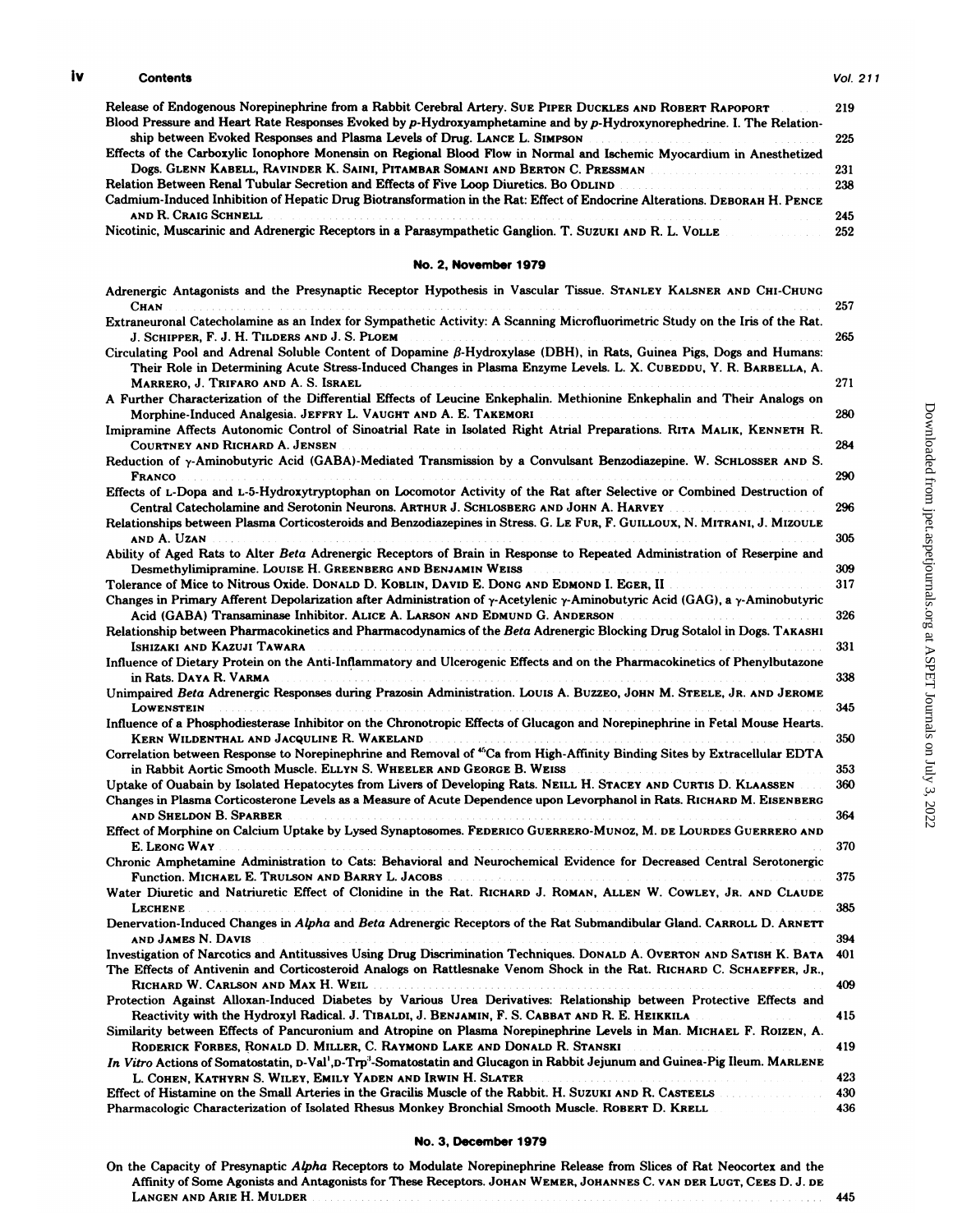| <b>Contents</b><br>1979                                                                                                                                                                                                                                                                                                                                                                                                                                                                       | v          |
|-----------------------------------------------------------------------------------------------------------------------------------------------------------------------------------------------------------------------------------------------------------------------------------------------------------------------------------------------------------------------------------------------------------------------------------------------------------------------------------------------|------------|
| Acidosis Inhibits the Hypocalcemic Effect of Acetazolamide. MARK D. LINEBERRY AND LEONARD C. WAITE<br>Effect of Diuretics on ADP Incorporation in Kidney Mitochondria. ANTONIO P. QUINTANILLA, MURRAY L. LEVIN, CLARA C.                                                                                                                                                                                                                                                                      | 452        |
| Cooxidation of Benzidine by Renal Medullary Prostaglandin Cyclooxygenase. TERRY V. ZENSER, MICHAEL B. MATTAMMAL AND                                                                                                                                                                                                                                                                                                                                                                           | 456        |
| BERNARD B. DAVIS<br>The Transport of Taurine in the Heart and the Rapid Depletion of Tissue Taurine Content by Guanidinoethyl Sulfonate. RYAN                                                                                                                                                                                                                                                                                                                                                 | 460        |
| Dimethylaminoethanol (Deanol) Metabolism in Rat Brain and Its Effect on Acetylcholine Synthesis. RICHARD S. JOPE AND                                                                                                                                                                                                                                                                                                                                                                          | 465        |
| DONALD J. JENDEN<br>Relationship between Cyclic Nucleotide Levels and Drug-Induced Relaxation of Smooth Muscle. RONALD A. JANIS AND JACK                                                                                                                                                                                                                                                                                                                                                      | 472        |
| Depression of Hepatic Microsomal Enzyme Systems by Amantadine Hydrochloride in the Rat. PIERRE-M. BÉLANGER, ODETTE                                                                                                                                                                                                                                                                                                                                                                            | 480        |
| GRECH-BÉLANGER AND RAYMOND LABADIE FOR AN ARRIVERS AND THE RECHARGED AND RECHARGED AND RECHARGED AND RECHARGED<br>Experimental Disopyramide Poisoning: Treatment by Cardiovascular Support and with Charcoal Hemoperfusion. ANGELA M.                                                                                                                                                                                                                                                         | 485        |
| HAYLER, RICHARD K. MEDD, DAVID W. HOLT AND BARRY D. O'KEEFFE<br>Saturable Binding of Adenosine to the Dog Heart Microsomal Fraction: Competitive Inhibition by Aminophylline. PURABI                                                                                                                                                                                                                                                                                                          | 491        |
| Comparison of Beta Adrenergic Receptor Subtypes in Mammalian Tissues. KENNETH P. MINNEMAN, ANDERS HEDBERG AND                                                                                                                                                                                                                                                                                                                                                                                 | 496        |
| PERRY B. MOLINOFF<br>Pharmacokinetics and Cardiovascular Effects in Rabbits of a Major Hydralazine Metabolite, the Hydralazine Pyruvic-Acid                                                                                                                                                                                                                                                                                                                                                   | 502        |
| Hydrazone. T. TALSETH, K. D. HAEGELE, J. L. MCNAY, H. B. SKRDLANT, W. A. CLEMENTI AND A. M. M. SHEPHERD<br>Effect of Desmethylimipramine on the Kinetics of Chlorphentermine Accumulation in Isolated Perfused Rat Lung. RODNEY F.                                                                                                                                                                                                                                                            | 509        |
| MINCHIN, BARRY W. MADSEN AND KENNETH F. ILETT<br>.<br>The Effects of Two Analogs of Dopamine on Ganglionic Transmission in the Sympathetic Nervous System. JAN M. KITZEN, M.                                                                                                                                                                                                                                                                                                                  | 514        |
| Adenosine- $\alpha$ , $\beta$ -Methylene Diphosphate Effects in Intestinal Smooth Muscle: Sites of Action and Possible Prostaglandin Involve-                                                                                                                                                                                                                                                                                                                                                 | 519        |
| ment. ROBERT FREW AND HANS-PETER BAER MALLER STATE AND THE CONTROL CONTROL TO A CONTROL CONTROL CONTROL CONTROL CONTROL CONTROL CONTROL CONTROL CONTROL CONTROL CONTROL CONTROL CONTROL CONTROL CONTROL CONTROL CONTROL CONTRO<br>Toxicity of Platinum Complexes on Hemopoietic Precursor Cells. DANIEL WIERDA AND THOMAS L. PAZDERNIK<br>Sympathetic Nerve Function and Renal Hemodynamics during Hemorrhage: Role of Pre- and Postsynaptic Interactions between                             | 525<br>531 |
| Angiotensin II and Prostaglandins. MUSTAFA F. LOKHANDWALA AND BHAGAVAN S. JANDHYALA<br>Some Membrane Interactions with Bepridil, a New Antianginal Agent. C. LABRID, A. GROSSET, G. DURENG, J. MIRONNEAU AND                                                                                                                                                                                                                                                                                  | 539        |
|                                                                                                                                                                                                                                                                                                                                                                                                                                                                                               | 546        |
| Renal Excretion of Pseudoephedrine in the Rat. ALICE E. TILL AND LESLIE Z. BENET                                                                                                                                                                                                                                                                                                                                                                                                              | 555        |
| Termination of Ventricular Arrhythmias from Digoxin by Selective Production of Complete Atrioventricular Block with<br>Physostigmine in the Dog. THOMAS N. JAMES, FERDINAND URTHALER AND ROGER K. LEWIS                                                                                                                                                                                                                                                                                       | 561        |
| Re-evaluation of the Relationship between the Positive Inotropic Effect of Ouabain and Its Inhibitory Effect on $(Na^+ + K^+)$<br>Dependent Adenosine Triphosphatase in Rabbit and Dog Hearts. W. HUANG, H. M. RHEE, T. H. CHIU AND A. ASKARI<br>Disposition of Valproic Acid in the Rat: Dose-Dependent Metabolism, Distribution, Enterohepatic Recirculation and Choleretic<br>Effect. RONALD G. DICKINSON, ROBERT C. HARLAND, AJMAL M. ILIAS, ROBERT M. RODGERS, STUART N. KAUFMAN, ROBERT | 571        |
| K. LYNN AND NICHOLAS GERBER                                                                                                                                                                                                                                                                                                                                                                                                                                                                   | 583        |
| Discriminative Stimulus Effects of Naltrexone in the Morphine-Dependent Rat. VANCE F. GELLERT AND STEPHEN G. HOLTZMAN<br>Effects of AHR-2666 on Electrical Activity of Canine Cardiac Tissues: Possible Inhibition of Slow Inward Current. MICHAEL S.                                                                                                                                                                                                                                         | 596        |
| Phenytoin Stimulates Renin Secretion from Rat Kidney Slices. P. C. CHURCHILL, F. D. MCDONALD AND M. C. CHURCHILL                                                                                                                                                                                                                                                                                                                                                                              | 606<br>615 |
| Cardiovascular Actions of Bromocriptine: Evidence for a Neurogenic Mechanism. MUSTAFA F. LOKHANDWALA, ANJANEYULA S.                                                                                                                                                                                                                                                                                                                                                                           | 620        |
| The Contribution of Adenosine to the Inhibitory Actions of Adenine Nucleotides on the Guinea-Pig Taenia Coli: Studies with                                                                                                                                                                                                                                                                                                                                                                    |            |
| Phosphate-Modified Adenine Nucleotide Analogs and Dipyridamole. M. HELEN MAGUIRE AND D. G. SATCHELL                                                                                                                                                                                                                                                                                                                                                                                           | 626        |
| Phenytoin Action on the Excitable Membrane of Mouse Neuroblastoma. JEREMY B. TUTTLE AND ELLIOTT RICHELSON<br>Effects of Carbon Monoxide on the b-Wave of the Cat Electroretinogram: Comparisons with Nitrogen Hypoxia, Epinephrine,<br>Vasodilator Drugs and Changes in Respiratory Tidal Volume. ALPHONSE J. INGENITO AND LEIGH DURLACHER                                                                                                                                                    | 632<br>638 |
| Effects of Cigarette Smoke Inhalation on the Cat Electroretinogram: Comparisons with Nicotine and Carbon Monoxide.<br>ALPHONSE J. INGENITO                                                                                                                                                                                                                                                                                                                                                    | 647        |
| Acrylic Microspheres in Vivo. I. Distribution and Elimination of Polyacrylamide Microparticles after Intravenous and Intraperi-<br>tonal Injection in Mouse and Rat. INGVAR SJÖHOLM AND PETER EDMAN                                                                                                                                                                                                                                                                                           | 656        |
| Acrylic Microspheres in Vivo. II. The Effect in Rat of L-Asparaginase Given in Microparticles of Polyacrylamide. PETER EDMAN<br>and Ingvar Sjöholm                                                                                                                                                                                                                                                                                                                                            | 663        |
| Ethanol-Induced Prenatal Growth Deficiency: Changes in Fetal Body Composition. ERNEST L. ABEL AND HEBE B. GREIZERSTEIN                                                                                                                                                                                                                                                                                                                                                                        | 668        |
| Nonhemodynamic Effects of Histamine on Gracilis Muscle Capillary Permeability. CARLETON H. BAKER<br>Analgesic Activity of Diflunisal [MK-647; 5-(2,4-Difluorophenyl)Salicylic Acid] in Rats with Hyperalgesia Induced by Freund's                                                                                                                                                                                                                                                             | 672        |
| Adjuvant. CHARLES A. WINTER, PAUL J. KLING, DOMINICK J. TOCCO AND KENZABURO TANABE<br>Effects of Disodium Cromoglycate on Hypoxic Pulmonary Hypertension in Dogs. FRANCO RENGO, BRUNO TRIMARCO, BRUNO                                                                                                                                                                                                                                                                                         | 678        |
| RICCIARDELLI, MASSIMO VOLPE, ROBERTO VIOLINI, LUIGI SACCÁ AND MASSIMO CHIARIELLO                                                                                                                                                                                                                                                                                                                                                                                                              | 686        |
| Hepatic Extraction of Nonmetabolizable Xenobiotics in Rats. TATSUJI IGA AND CURTIS D. KLAASSEN<br>Dobutamine Infusion in Conscious Dogs with and without Autonomic Nervous System Inhibition. Effects on Systemic Hemo-<br>dynamics, Regional Blood Flows and Cardiac Metabolism. CHANG-SENG LIANG AND WILLIAM B. HOOD, JR.                                                                                                                                                                   | 690<br>698 |
| Biochemical Characterization of the Rat Sympathetic Ganglion: Pharmacological Effects of Reserpine on Ganglionic Catechol-<br>amines. F. KAROUM, S. G. SPECIALE, JR. AND R. J. WYATT                                                                                                                                                                                                                                                                                                          | 706        |
| Benzalkonium Chloride: Selective Inhibitor of Histamine Release Induced by Compound 48/80 and Other Polyamines. GEORGE                                                                                                                                                                                                                                                                                                                                                                        | 711        |
| Age-Dependent Alternation in the Response of Isolated Rabbit Basilar Arteries to Vasoactive Agents. NOBORU TODA AND<br>Shigehiro Hayashi                                                                                                                                                                                                                                                                                                                                                      | 716        |
|                                                                                                                                                                                                                                                                                                                                                                                                                                                                                               |            |